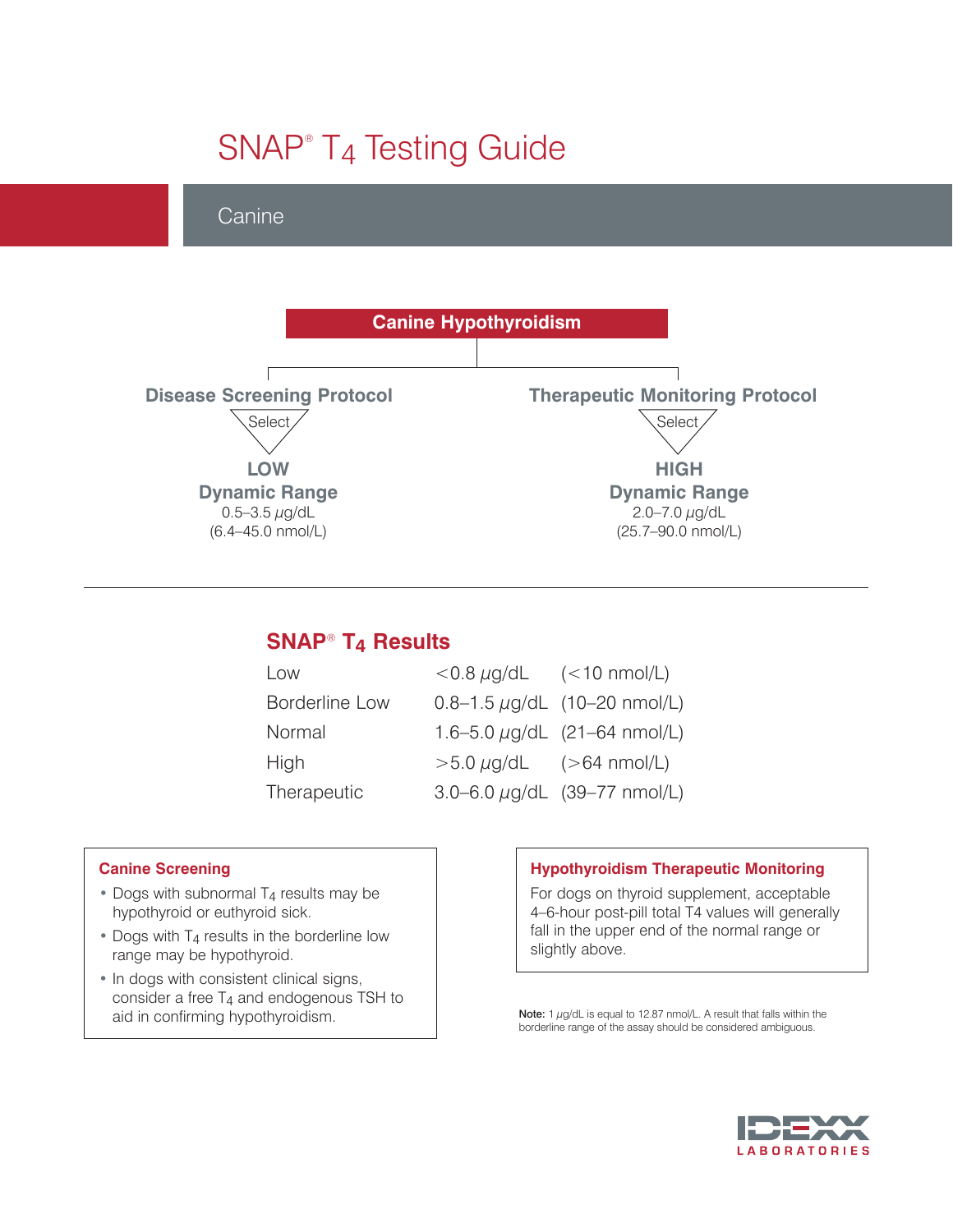# SNAP<sup>®</sup> T<sub>4</sub> Testing Guide

## Feline



### **SNAP**® **T4 Results**

| Low             | $<$ 1.0 $\mu$ g/dL (<13 nmol/L)          |                                     |
|-----------------|------------------------------------------|-------------------------------------|
| Normal          |                                          | 1.0-5.0 $\mu$ g/dL (13-64 nmol/L)   |
| Borderline High |                                          | $2.5 - 5.0 \mu g/dL$ (32-64 nmol/L) |
| High            | $>5.0 \mu g/dL$ ( $>64 \text{ nmol/L}$ ) |                                     |

#### **Feline Screening**

Older cats with consistent clinical signs and T4 values in the borderline high range may have early hyperthyroidism or a concurrent nonthyroidal illness. In these cases, consider a free T4, a T3 suppression test or radionuclide thyroid imaging to aid in confirming the diagnosis.

#### **Hypothyroidism Therapeutic Monitoring**

Following treatment with methimazole, T4 values will generally fall within the lower end of the normal range.

Note: 1  $\mu$ g/dL is equal to 12.87 nmol/L. A result that falls within the borderline range of the assay should be considered ambiguous.